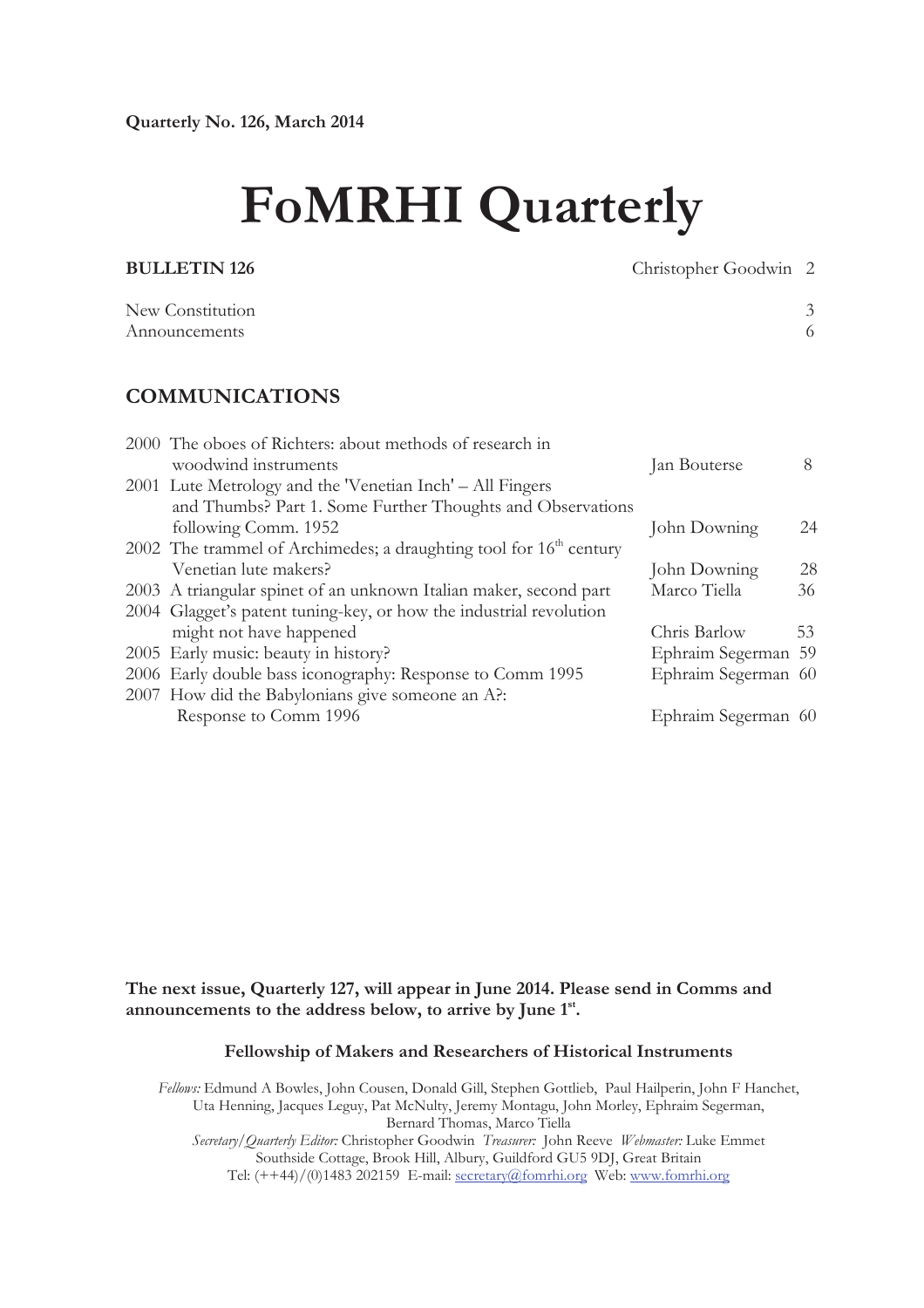#### **Our 2000th Comm!**

This is the second *Q* of the (nominal) 2013 subscription year, consisting of issues 125, 126, 127 and 128. Very many thanks to all those who have sent in Comms to make a nice balanced issue. It should be a matter of pride to all those who have contributed to the Fellowship over the last 39 years that in this issue we reach Comm. no. 2000. The itemised listing of all Comms to date at http://www.fomrhi.org/pages/communications was completed over the Christmas break, so the contents are there for all to see, and free to download for anybody, anywhere in the world, with internet access. What a magnificent monument of scholarship, and monument to the public-spirited desire to share hard-won knowledge this accumulation of material is!

#### **Errata**

Thanks also to those who pointed out some mistakes in the last *Q.* It was pointed out to me in no uncertain terms that the meeting was held at the Greenwich Early Music Exhibition last November should *not* have been described as an AGM, for which our rules make no provision. Also, in the members' list John and Stephanie Chambers' address was incorrect; he correct address is: John and Stephanie Chambers, 59 Egerton Road, Bexhill on Sea, Kent TN39 3HL.

#### **New constitution for FoMRHI**

It was provisionally decided at the meeting last November, and confirmed in email discussion amongst the Fellows, that FoMRHI needed a new constitution. The old rules, besides being peppered with references to things of a bygone age (telegram charges, a subscription set at  $f$ ,2 per year, and so on) and – it seems to me – 'safeguards' against a degree of either incompetence or Machiavellian deviousness on the part of the administration which can hardly be credited, had at its heart a distinction between the governing group of Fellows, and 'ordinary members' which seemed to belong to another time. Our new Treasurer, John Reeve, kindly went to the Charity Commission website and produced a skeleton constitution from the model provisions found there. This was been conflated with the existing FoMRHI rules, and the resulting constitution has been discussed and voted on by the existing Fellows, and passed nem.con. The new constitution is printed opposite. The most important change is that, in the manner of most similar organisations, we go over to a system of electing a committee to run the organisation, and holding an AGM. The current Fellows remain in office until the election of a committee, and we must shortly fix the date of an AGM, and appeal for candidates for the committee, whose new reign will begin from that time.

#### **We need more members! Please distribute the leaflets enclosed**

While we can all congratulate ourselves on arriving at our 2000<sup>th</sup> communication, we do rather badly need more members, and more contributors of Communications. The membership has been steadily declining for a long while, by 'natural wastage' not replaced by new recruits. So we have had 6,000 copies of a colourful new membership leaflet printed, and a few copies are enclosed herewith. Please distribute copies to friends and colleagues who would be interested in subscribing, or better still, writing for us. Ask the Secretary if you would like some more.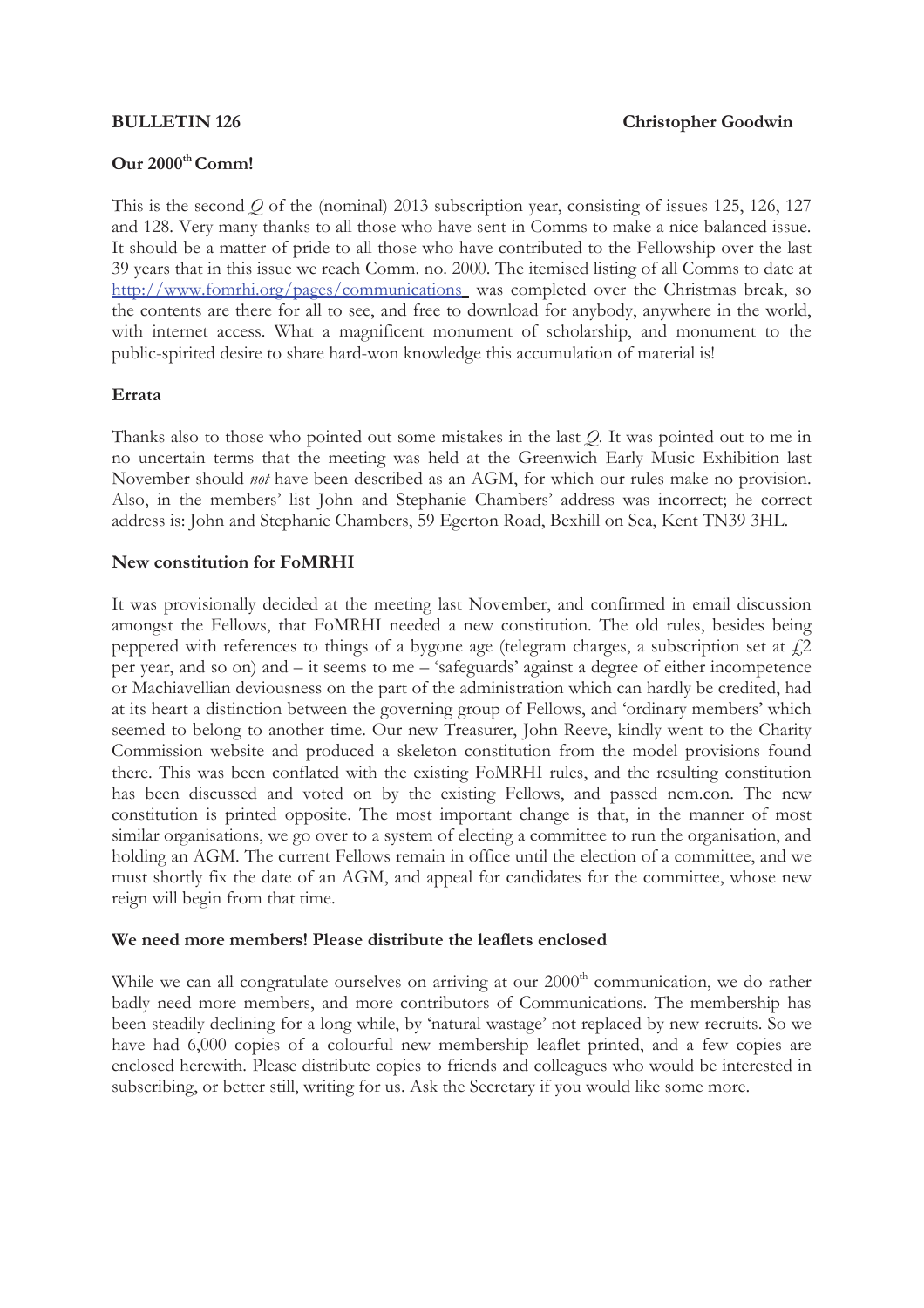#### **FELLOWSHIP of MAKERS and RESEARCHERS of HISTORICAL INSTRUMENTS**

#### **CONSTITUTION**

#### **1. Name and objects**

a) The name of the organisation shall be the Fellowship of Makers and Researchers of Historical Instruments, and the organisation may use the abbreviated title of "FoMRHI".

b) The objects of the Fellowship shall be the promotion of knowledge, co-operation and mutual assistance between members in the interests of authenticity in the manufacture, design, reconstruction, restoration, repair and use of historical musical instruments of all types and periods.

#### **2. Membership**

a) Membership shall be open to anyone interested in the objects of the Fellowship, irrespective of nationality or domicile, upon payment of the annual subscription at the current rate, as decided by the committee from time to time, or otherwise as decided by the committee.

b) The membership year is January  $1<sup>st</sup>$  to December  $31<sup>st</sup>$ .

c) All members receive *FoMRHI Quarterly*, the association's journal. Members are entitled to vote at General Meetings.

d) The committee may expel a member for conduct that in their opinion is likely to bring the association into disrepute.

#### **3. Committee**

a) The management committee of FoMRHI is composed of elected committee members, not fewer than ten in number, elected by ballot of the whole membership from a list circulated at least a month in advance of the Annual General Meeting, where the ballot will close and be counted and the results declared. Committee members may serve for a term of five years. The committee takes all decisions about the business of the organisation, including setting subscriptions, entering into contracts, and other financial matters.

b) The committee may by majority vote co-opt any members to serve on the committee if additional expertise is required.

 c) Any member may propose the election of any other member to the committee, or volunteer to stand himself or herself, and any member may be elected to the committee. Committee members must be current members in good standing.

d) The qualification for election to the committee shall generally be that the proposed candidate has made a substantial contribution by the publication or dissemination of research material or otherwise to the cause of authenticity and accuracy in the manufacture, design, reconstruction, restoration, repair or use of historical musical instruments, or otherwise has a significant contribution to make to the work of the Fellowship.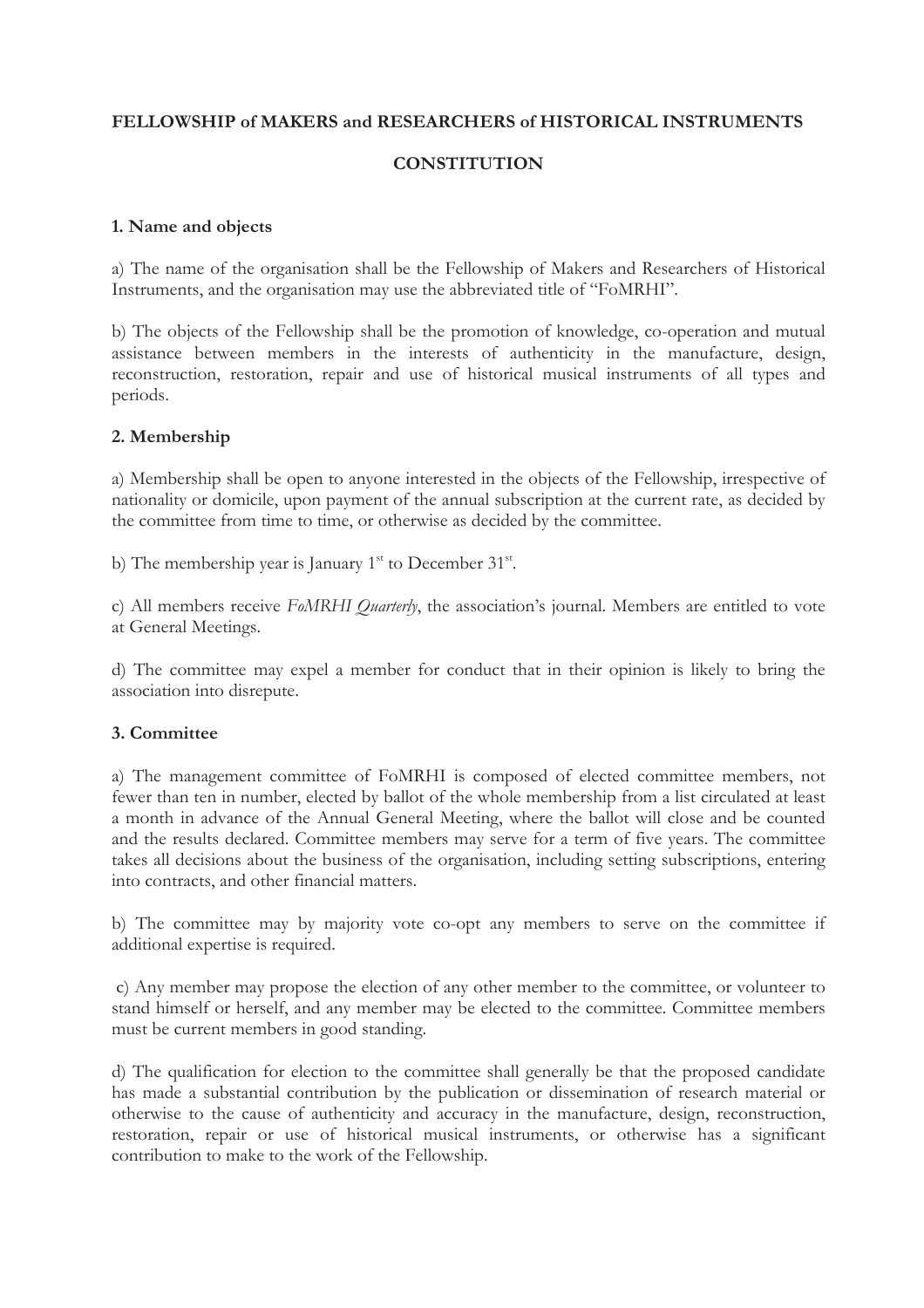e) The committee shall have the power to set up any sub-committees for any purpose which they may hold to be desirable and which is within the objects of the Fellowship.

#### **4. Officers**

The Officers of the Fellowship shall be the Honorary Secretary and the Honorary Treasurer, elected by simple majority of the committee actually voting in a ballot for that purpose. Either may be removed from office at any time by a simple majority of all the committee actually voting in a ballot held for that purpose.

#### **5. Honorary Treasurer**

The treasurer shall keep the accounts of the association and present an annual statement of accounts for the annual general meeting, having had them independently examined by a person of the committee's choosing, or failing that, of his own choosing. The Honorary Treasurer need not be a member.

#### **6. Honorary Secretary**

a) The secretary is responsible for:

- Day-to-day running of the association
- Dealing with correspondence
- $\bullet$  Collecting subscriptions
- $\bullet$  Keeping lists of members
- Organising the AGM.

The secretary may also be editor of the *Quarterly*.

b) The Honorary Secretary may receive remuneration as determined by the committee from time to time.

#### **7. Chairman**

The chair at meetings shall be taken by a committee member (excluding the Honorary Secretary or Honorary Treasurer) elected by simple majority at the meeting for that purpose.

### **8. The Annual General Meeting**

a) The time and place of the AGM will be set within 3 months of the financial year end, December  $31<sup>st</sup>$ , and published at least one month before the AGM.

b) It will include:

- secretary's review of the previous year's events
- treasurer's report and presentation of accounts
- election of committee
- any members' resolutions